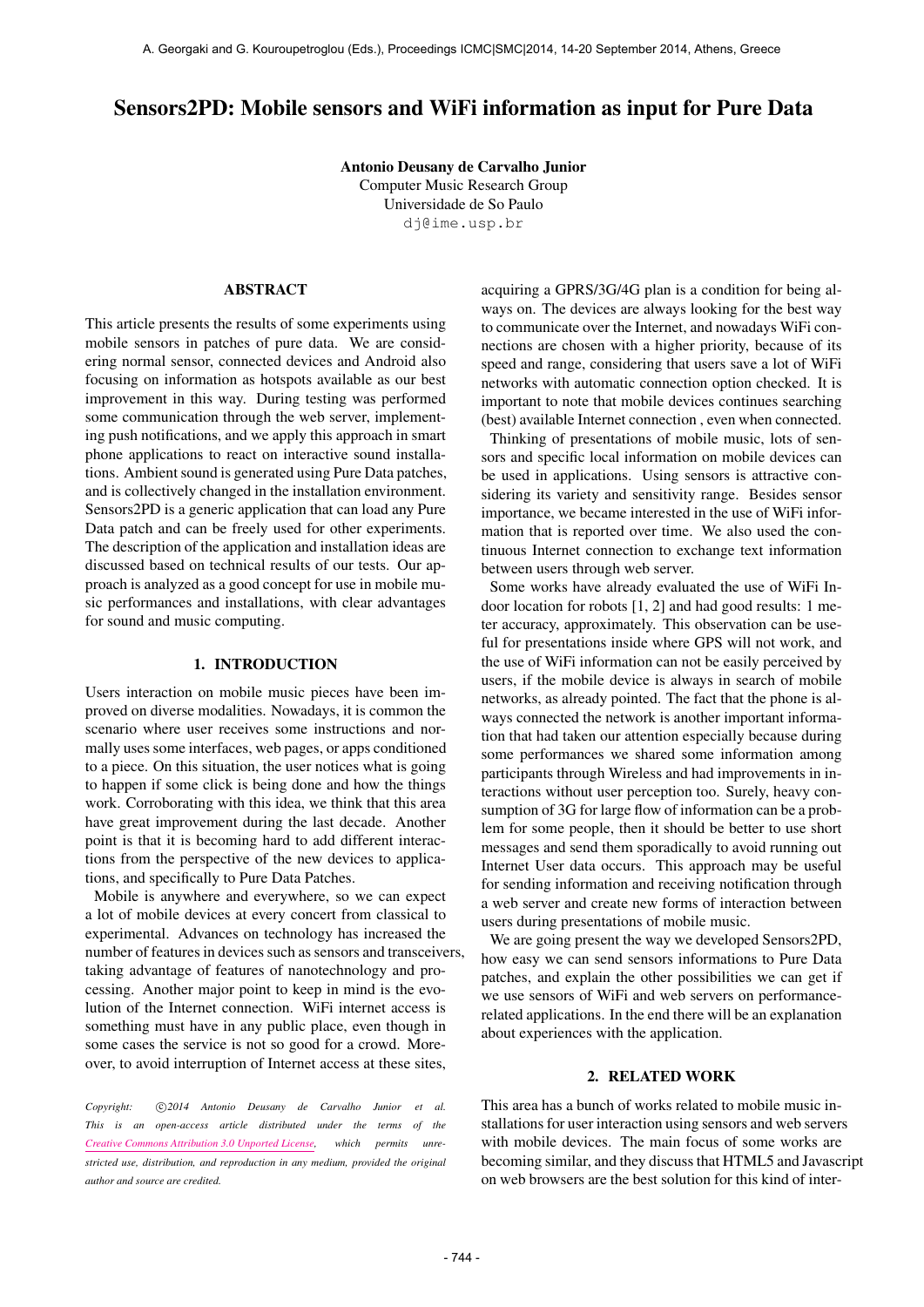action. In SWARMED [3], the authors developed a framework for audience interaction during an installation accessing a website on captive portal. The novelty of using a captive portal is interesting on the aim of focusing user's Internet access only to the performance application during the presentation. On the other hand, the author notice that each participant would like to hear its contribution to the performance, but all the sounds are reproduced only on the central performer, and it is hard to give this feedback if lots of people is participating.

On NEXUS [4] project, that is related to distributed performance, authors attempt that a cross-platform application can really be conceived using dynamic web page, allowing server side web application to do the hard work while the participants interact using an interface placed into a browser on its own device. Even if both works use Ruby on Rails, NEXUS leaves the application on line for distribution and scalability facilities aiming a large number of participants from different places.

On the other hand, we have urMus [5], an environment for mobile application development. This is a directly related work that has an event-handling for mobile sensor events, with lots of features that permits easy musical application development. It is possible to load scripts and also share code between users over the network in some applications developed with urMus[6]. The only limitation for musicians is that Lua isn't used as Csound and Pure Data.

Another related work uses Csound as main *patch* language [7]. The users loads Csound orchestras and scores on mobile devices and uses interface options and some sensor events for interaction. This approach was a motivation for this work, and we also notice some advantages of a similar project, PdDroidParty  $<sup>1</sup>$  as inspiring for a new way</sup> of musical interaction using a common language for musicians and some transparent information presented below.

## 3. TRANSPARENT INFORMATION

There are lots of transparent information that can be used on mobile applications, and we are going just to cite some of them briefly:

- Available WiFi networks can be found everywhere, and the users are living the Always-On Era;
- The cost for send and receive short informations from web servers is becoming unimportant bearing in mind the price of 3G plans on most part of the world;
- Push notifications are being used by the most of the applications installed on mobile devices, aiming to keep the user updated, but always consuming users Internet connection as much as possible;
- The use of hot-spot informations to facilitate localization has been a used first with robots, but also by general systems like Google Maps.

Thinking about those premises we can conclude that we can extrapolate the usual limits of performances on a theater, with lots of mobile users, for example, considering "transparency" in the user point of view. Of course the user need to know that we are using those information, but it does not need to be explicitly during the performance.

# 4. SENSORS2PD

The integration of PD with Android application became possible with libpd, a library that grant loading patches and exchange messages using senders and receivers on applications. One of the drawbacks of this integration is a slight need of Java programming experience intended for Android application development. Apart from that situation, some native applications have been developed to smooth the way for non (Java) programmers use its own patch on Android devices. The most famous application with this concept is PdDroidParty. This application searches internal storage for patches and permits interaction using some interface options. Although it is a great solution, it does not facilitate the use of sensors with patches.

Android devices possess lots of sensible sensors that have been used on many situations. We notice that the quantity of sensors and its range vary based on device and also Android API, resulting in some restrictions during mobile performances if you want to use specific sensors or have different devices. Our approach try to solve these problems and presents other sensor's information that can be used.

## 4.1 Using sensors on Pure Data patches

Sensors2PD is an application that makes possible the use of all Android sensors and even more useful data from device functionalities. The application uses libpd<sup>2</sup> to load the patch that users can seek and select from mobile storage. Receivers for any sensor value can be used on the patch following the specification found on the guide. Depending on the sensor id (ID) and variable number (#), you need to configure the receiver like that:

[r sensorIDv#]

If you want to use Accelerometer, which has ID=1 and 3 variables, you can receive the sensor values using:

> [r sensor1v0] [r sensor1v1] [r sensor1v2]

This is a reasonable approach considering that the application will be listening for any sensor variation and might send its updated value to the patch as fast as possible. Android sensors can be listened at four different rates, varying from  $\ddot{0}$  to 200ms. The fast you retrieve values the fast you drain the battery on mobile application, but during some tests we've found out that it is not a problem to use the fastest mode if the normal time of a performance or installation won't be more than one hour. Despite the fact that not all the sensors are supported on all devices, it is not a

<sup>1</sup> PdDroidParty: <http://droidparty.net>

<sup>&</sup>lt;sup>2</sup>libpd: <http://libpd.cc>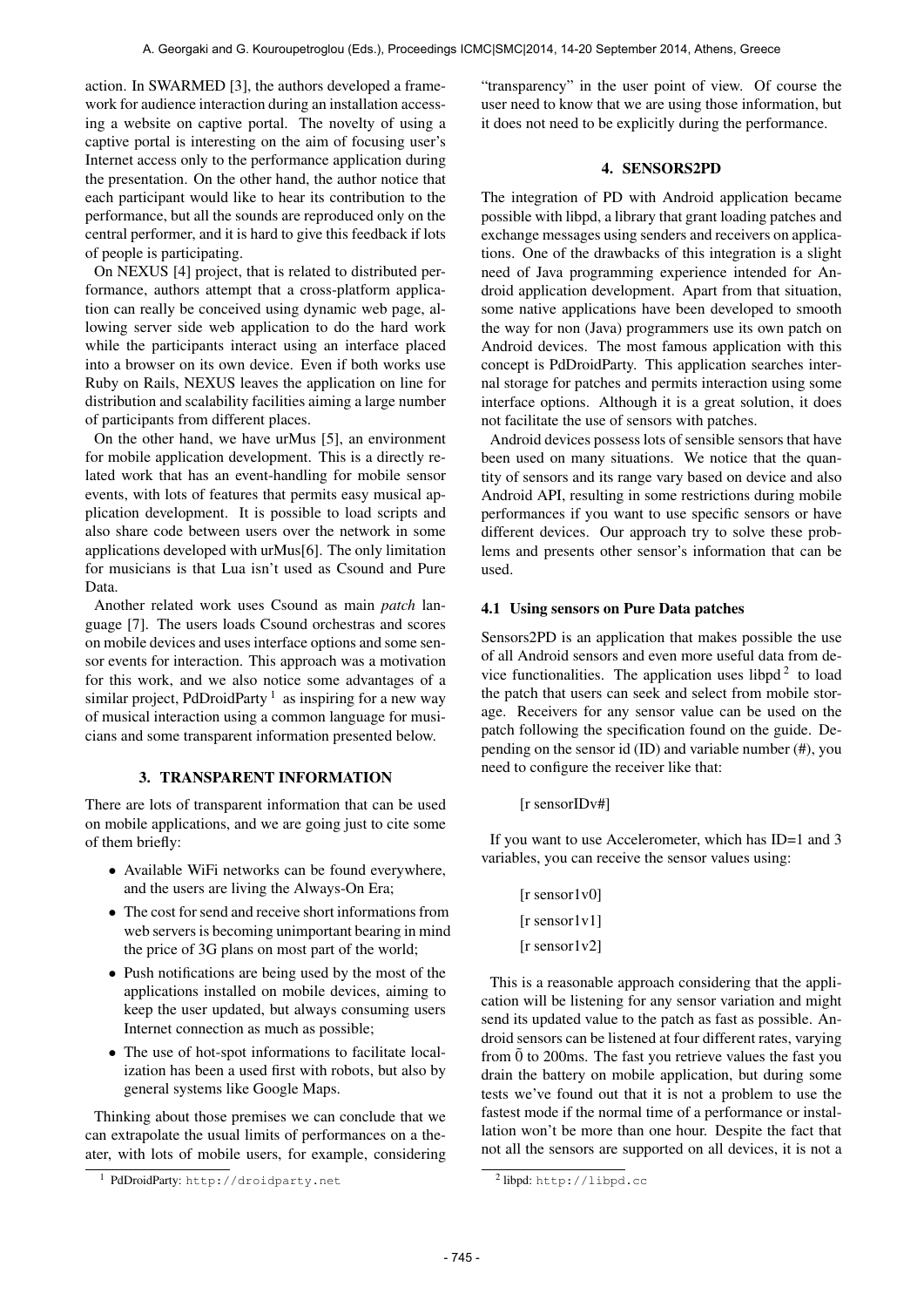great problem. Only available sensors are going to be listened, and only the receiver for an unavailable sensor will not receive any value.

We considered each functionality that detects physical variations as a sensor, so other kind of sensors are being used on this application and can also be used with PD patches.

#### *4.1.1 Touch events and position*

All Android devices support multitouch interaction nowadays with high sensibility as it is the principal and the most intuitive way to access mobile options. We can manipulate up to 14 simultaneous touch ids to get noticed about its events and position on x and y axes, even if most mobile devices detect only 5 or 10 fingers. Based on the same procedure defined before, it is possible to use the position from every touch your device screen can detect. The receiver on the patch will need touch id (ID) and position coordinate x or y (#).

#### [r sensorTIDv#]

If you want to track first touch position, which has ID=0, you need:

> [r sensorT0vx] [r sensorT0vy]

#### *4.1.2 Audio input*

Audio input using  $[a \, d c]$  on Pure Data can have better results only when Pure Data is used as an Service on the application, and then we have opted to run libpd as background Service on our application. It is necessary to bear in mind that background operation continues to run even when you left the application or change to another one, like answering a call. In spite of this fact we preferred not to do anything on this case to prevent some installations to stop working while the application is running.

We do not need to worry about audio input and output between device, application, and PD while using libpd. On the other hand we can't control the audio configurations due to device specifications, so there is no guarantee about sample rate, block size, or number of channels. Notwithstanding that this can be important for some patches, we notice that audio quality was awesome on our tests, except for the delay between input output even on loop-back.

#### *4.1.3 WiFi networks*

Conceived by the concept of transparent information, we've decided to use the sensor of hot spots as another option for the application interaction. The sensor of hot spots gives lot of information as SSID, frequency, and level in db from network found. On our application we've decided to send the level as information for the PD patches. You need to configure the receiver with the SSID name (ID), that can't have any spaces.

# [r sensorW-ID]

If your WiFi SSID is "MyRouter", you'll need the receiver:

[r sensorW-MyRouter]

Regarding that the WiFi level varies normally between - 100 dBm to -1dBm depending on how far you are from the hotspot, you can use this value on many applications for indoor localization based on works from other areas of literature like robotic [1, 2].

The WiFi network signal has lots of problems with interference that turns the signal always unstable, but it still can be used as positioning system. There are 11 different frequencies for hot spots and the antenna needs to search each channel before returning a list of networks. Each request of available networks took 500ms to 2s on our tests and we noticed that some hot spots have minor problems during these search because of the orthogonality of channels 1, 6 and 11 frequencies.

#### *4.1.4 Other sensors input under development*

There is also other sensors being tested and implemented to add more possibilities:

- Bluetooth using SSID
- GPS using Google API
- Color identification using camera and OpenCV

We also consider that this application can be easily ported to other mobile technologies like iOS and desktop application. The integration of this application with other systems is not hard, and we also use some communication through web servers to send some sensors values to other applications. Informations about the web server are going to be described below.

#### 4.2 Web server integration

Considering the intention to send and receive information between devices, the easiest way to implement was using web server. The development of web server have been intensified over time so that new methodologies as Rapid Application Development (RAD) began to be practiced with the use of tools and specific frameworks. One of the technologies that emerged following the RAD methodology was Ruby on Rails  $(RoR)<sup>3</sup>$ . Rails is an open source framework for web applications that supports Ruby language.

We have chosen JSON format as the preference for communication with RoR web server. JSON is an open standard for exchanging data that is based on a text format understandable by humans without technical knowledge of computer science. The format is derived from the Javascript language and presents itself as an alternative to XML format. Sharing content with web server using this format comes to be advantageous also with the ease of encoding and decoding messages.

Those technologies are generically disposed to any kind of content, and its use in the music can open several possibilities for sharing content and predispose infinite ways of musical interaction [8, p. 123].

<sup>3</sup> Ruby on Rails: <http://rubyonrails.org/>